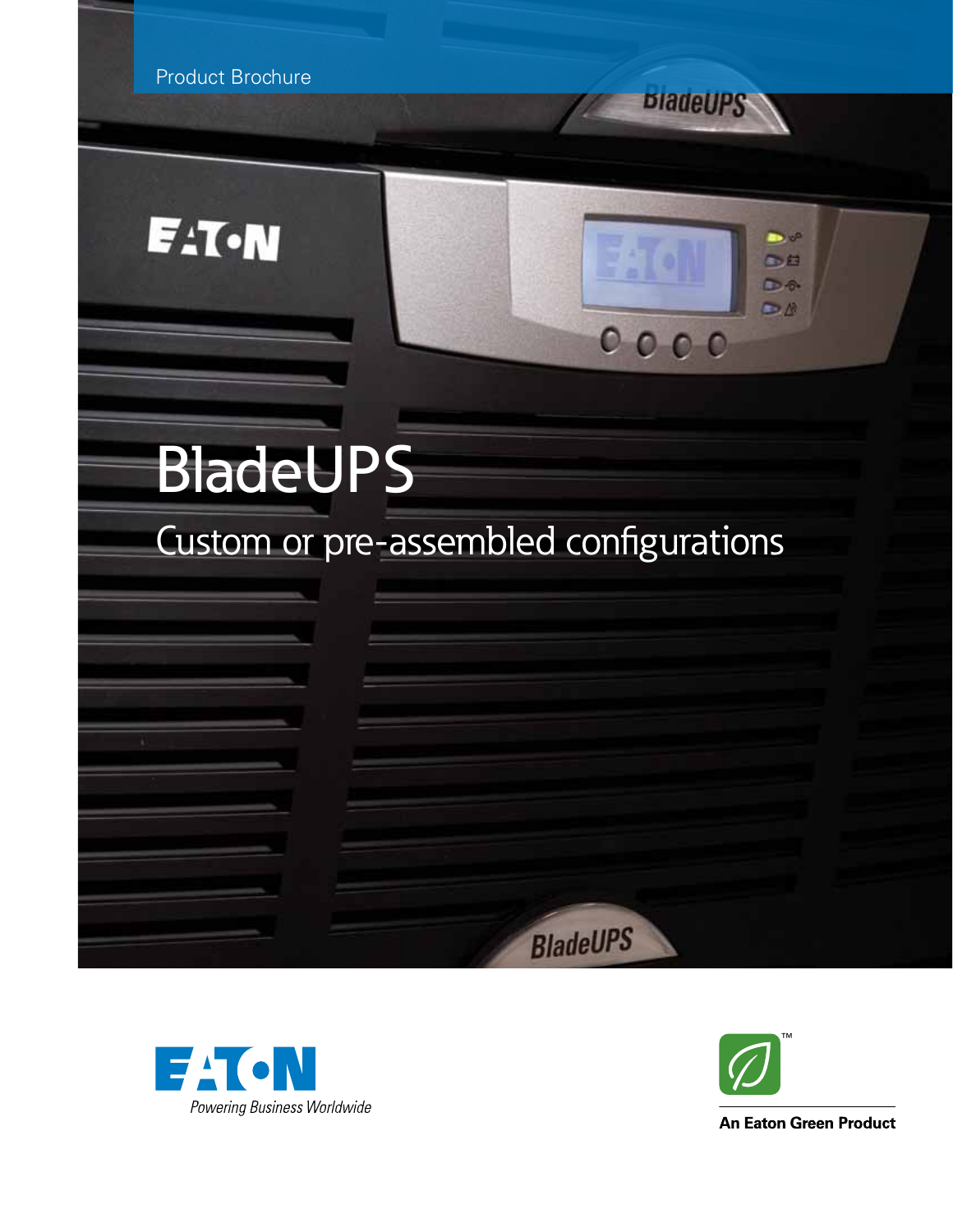## Introducing the BladeUPS uninterruptible power system

Designed specifically for high-density computing environments, the Eaton<sup>®</sup> BladeUPS<sup>®</sup> delivers 12 kW of efficient, reliable power in only 6U of standard rack space, including batteries. Expand capacity by combining 12 kW modules in a building block fashion to deliver 60 kW of redundant backup power from a single rack enclosure. This powerful configuration delivers higher power density than competitive, modular solutions, while dissipating only one-third of the heat.

The standard internal batteries provide needed ridethrough power until an auxiliary power source takes over or systems are gracefully shut down. Extend runtime up to 34 minutes at full load (or 76 minutes at half load) with extended battery modules (EBMs).



**Eaton BladeUPS—12 kW**

### **Features**

- Protects mission-critical applications with innovative backup power technology designed specifically for high-density computing environments
- • Supports the constant moves, adds and changes of today's dynamic data centers with a modular, scalable, and flexible backup power architecture
- • Conserves valuable rack space with 12 kW of power in only 6U of rack height, including batteries
- • Accommodates growth by enabling building-block upgrades from 12 kW to 60 kW in a single rack enclosure
- Reduces energy costs and cooling needs through best-in-class efficiency performance
- • Delivers highest levels of reliability at the rack with patented Powerware® Hot Sync paralleling technology and intelligent bypass design, field proven in thousands of large data centers globally
- • Simplifies installation and service with true plug-and-power connections and hot-swappable batteries and electronics modules
- Increases battery life through ABM® technology, resulting in more uptime and fewer battery replacements

## **Power protection for:**

- Blade servers
- Small, medium and large data centers
- Network closets
- PBX and VoIP equipment
- Networking applications: IPTV, security
- Storage devices: RAID, SAN
- Database clusters



**The Eaton BladeUPS is TAA Compliant.** 

**BladeUPS in a rack (60 kW, N+1 redundant)**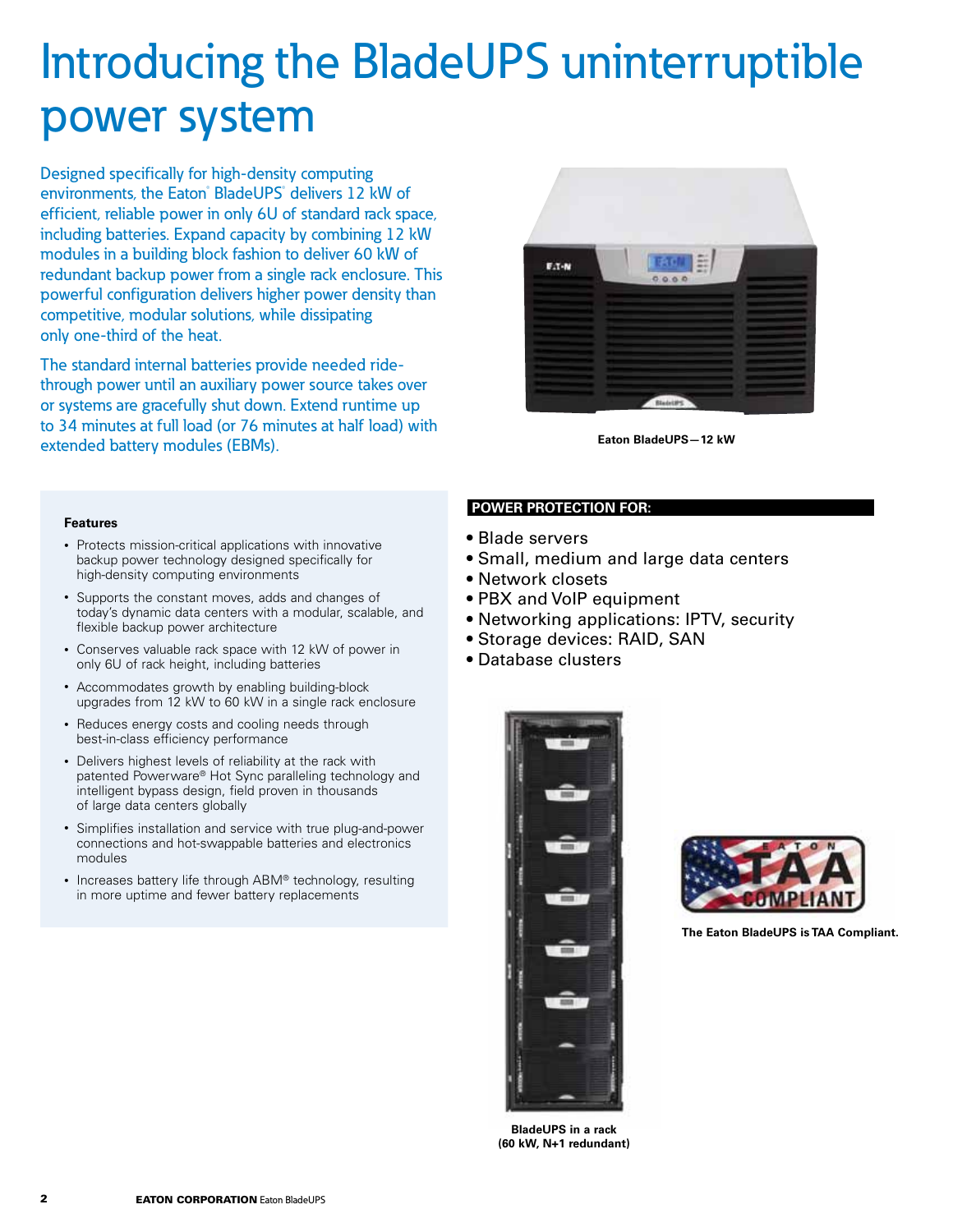## **Reduce energy costs with high efficiency**

As utility rates continue to climb, energy efficiency becomes a sticking point with data center managers.

The BladeUPS delivers an outstanding, industry-leading 98 percent efficiency in normal operation. Even at <50 percent load, where efficiency is typically much lower, this UPS performs more efficiently than competitors' modular products at full load.

In addition to dramatic cost savings, high system efficiency extends battery runtimes and produces cooler operating conditions within the UPS, extending the life of components and increasing overall reliability and performance.

Even small increases in efficiency can quickly translate into thousands of dollars. The example below compares annual and fiveyear energy costs for the BladeUPS and a competitor's solution. It's easy to see that the BladeUPS pays for itself through energy and cooling savings alone.



**Even at very small loads, where you would expect efficiency to be lower, the BladeUPS is still more efficient than other UPS products at full load.**

## **Efficiency comparison and savings**

|                                     | <b>BladeUPS</b> | <b>Traditional UPS</b> |
|-------------------------------------|-----------------|------------------------|
| UPS efficiency rating               | $>98\%$         | 91.5%                  |
| Rack power consumption              | 60 kW           | 60 kW                  |
| Cost per kWh                        | \$0.10          | \$0.10                 |
| Cost to operate per hour            | \$6.18          | \$6.56                 |
| Monthly power savings               | \$273           |                        |
| Heat dissipation (BTUs per hour)    | 6,300           | 19,000                 |
| *Monthly cooling savings            | \$246           |                        |
| Annual savings with the BladeUPS    | \$6,238         |                        |
| Five-year savings with the BladeUPS | \$31,190        |                        |

*\* Cooling savings based on industry calculation of cooling costs per kW of power costs.*

#### **Reduce cooling costs with lower heat dissipation**

The high-efficiency BladeUPS reduces the power requirements for the data center. In the example shown, the BladeUPS reduces energy costs by an average of \$273 per month. In addition, the high efficiency of a BladeUPS reduces overall air conditioning needs by more than one third; multiply that with a reduction in cooling costs by one-third and utility bills are further decreased by an additional \$246 per month. The savings compound with the data center size and the number of UPS products. The low heat dissipation means this UPS can be located close to equipment racks without a concern for creating hot spots in the data center.



**The BladeUPS remains cool even in a data center full of servers.**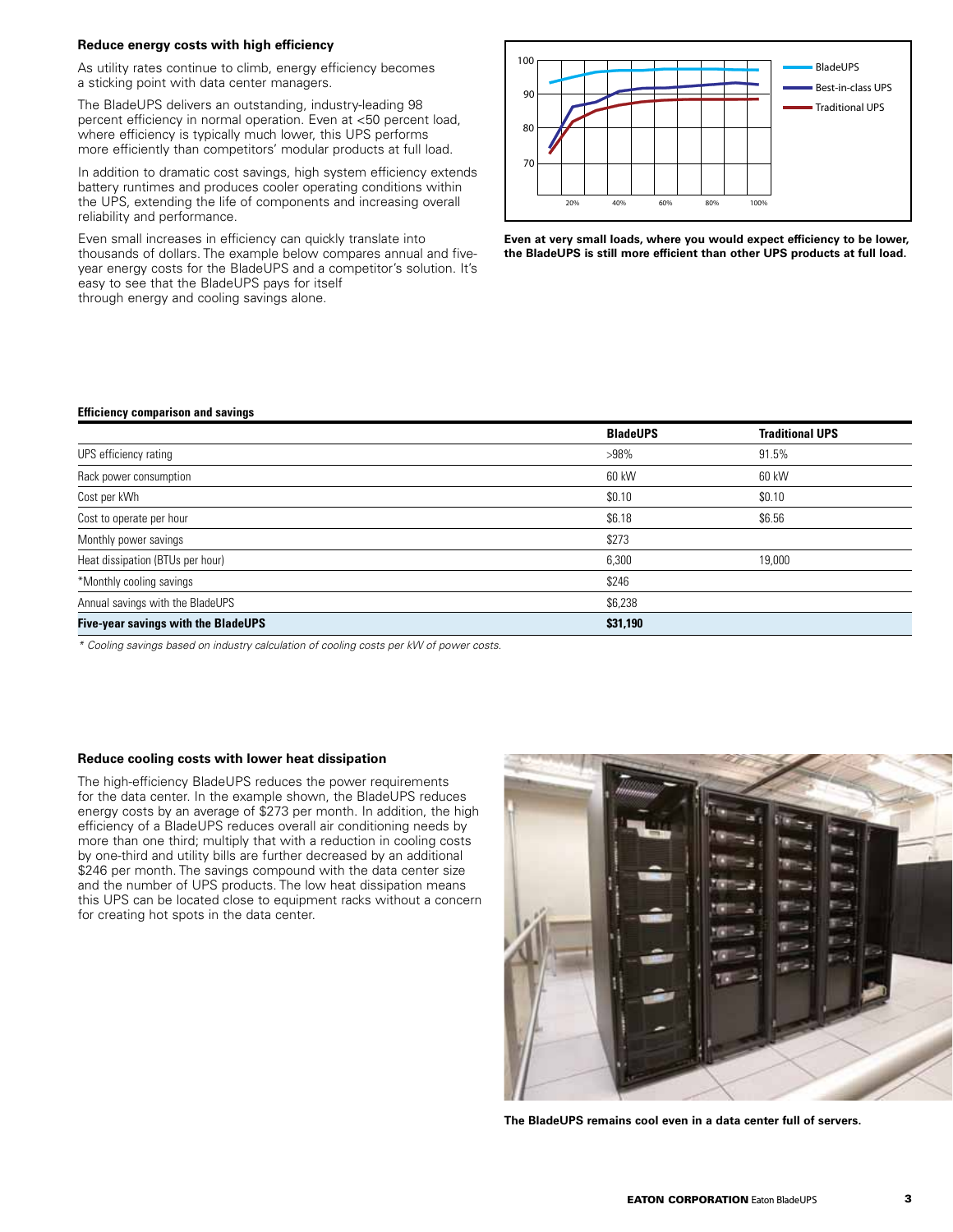### **Meet current and changing requirements with modular architecture**

The building block of the BladeUPS system is a 6U rackmount module that provides 12 kW of backup power protection. The system expands easily to provide maximum results. As your data center grows, the system's modularity plays a key role in optimizing your capital planning and deployment. Using the patented and field-proven Powerware Hot Sync paralleling technology, up to six BladeUPS modules can be paralleled for extra capacity or redundancy, providing 60 kW of redundant backup power protection in one 19-inch rack.

Patented load-sharing control intelligently distributes the workload among modules without requiring direct synchronization links among them. Any module can provide backup support for any other, with no interruption or downtime. For instance, in a redundant system you could perform full maintenance on any module without any interruption of conditioned power to the protected IT equipment.



The BladeUPS is extraordinarily flexible—configured as a single module or multi-module system (up to six modules) in a standard 19-inch rack enclosure. The modular design enables you to deploy just the right amount of backup protection at the right price for your current needs and expand later whenever needed.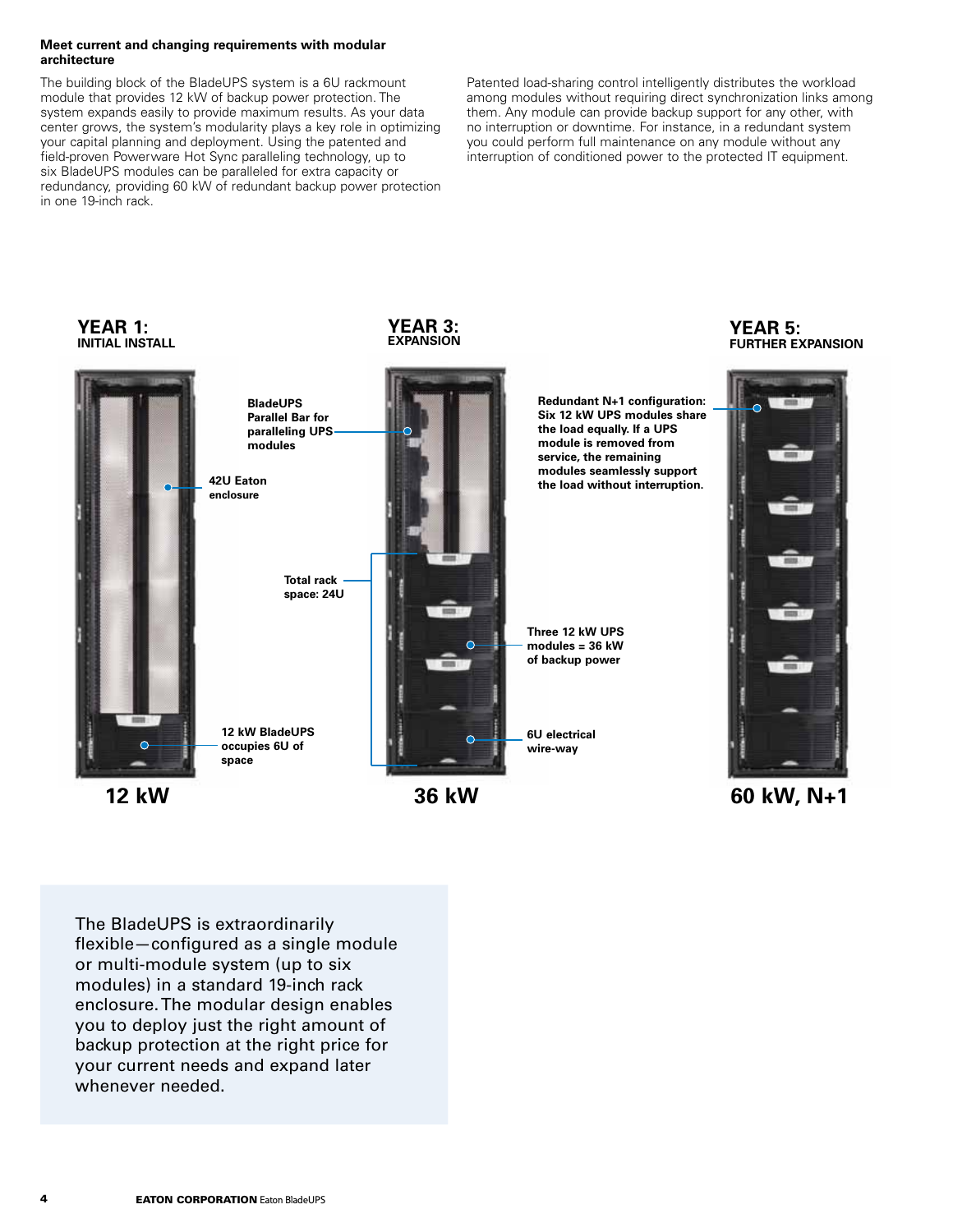## **Easy setup with simple parallel configuration changes**

The BladeUPS is easy to install, configure, and deploy—and easy to expand later, without help from Eaton. To link multiple BladeUPS modules into a parallel configuration, all you need is a BladeUPS Parallel Bar—a simple kit installed in the bottom of the rack and on the back rail. IT personnel can then simply plug additional modules into the parallel bus bar. The system is intelligent, so it automatically detects paralleled modules and fully configures itself for parallel operations.

Eaton also offers an assortment of plug-and-play power distribution accessories with various input and output connections to distribute power from the BladeUPS to rack power strips or directly to highpower servers. You can choose from distribution designs with or without monitoring capability, for redundant or non-redundant applications spanning from 0U to full rack height.



Adding modules is a simple plug-and-power procedure for IT personnel **Adding modules in parallel.**<br>With safety-annroved connectors **with safety-approved connectors.**

Administrators can monitor and manage the BladeUPS using the unit's LCD panel or remote monitoring software. The UPS provides data for the entire multi-module system, as well as the individual module. In addition, a module working in a parallel configuration can be separated at any time and re-deployed as a standalone module to meet a data center's changing requirements.



**BladeUPS Parallel Bar**

**The BladeUPS Parallel Bar easily** 

## **The brightly backlit 2.6" LCD shows parameters of the system or a module.**

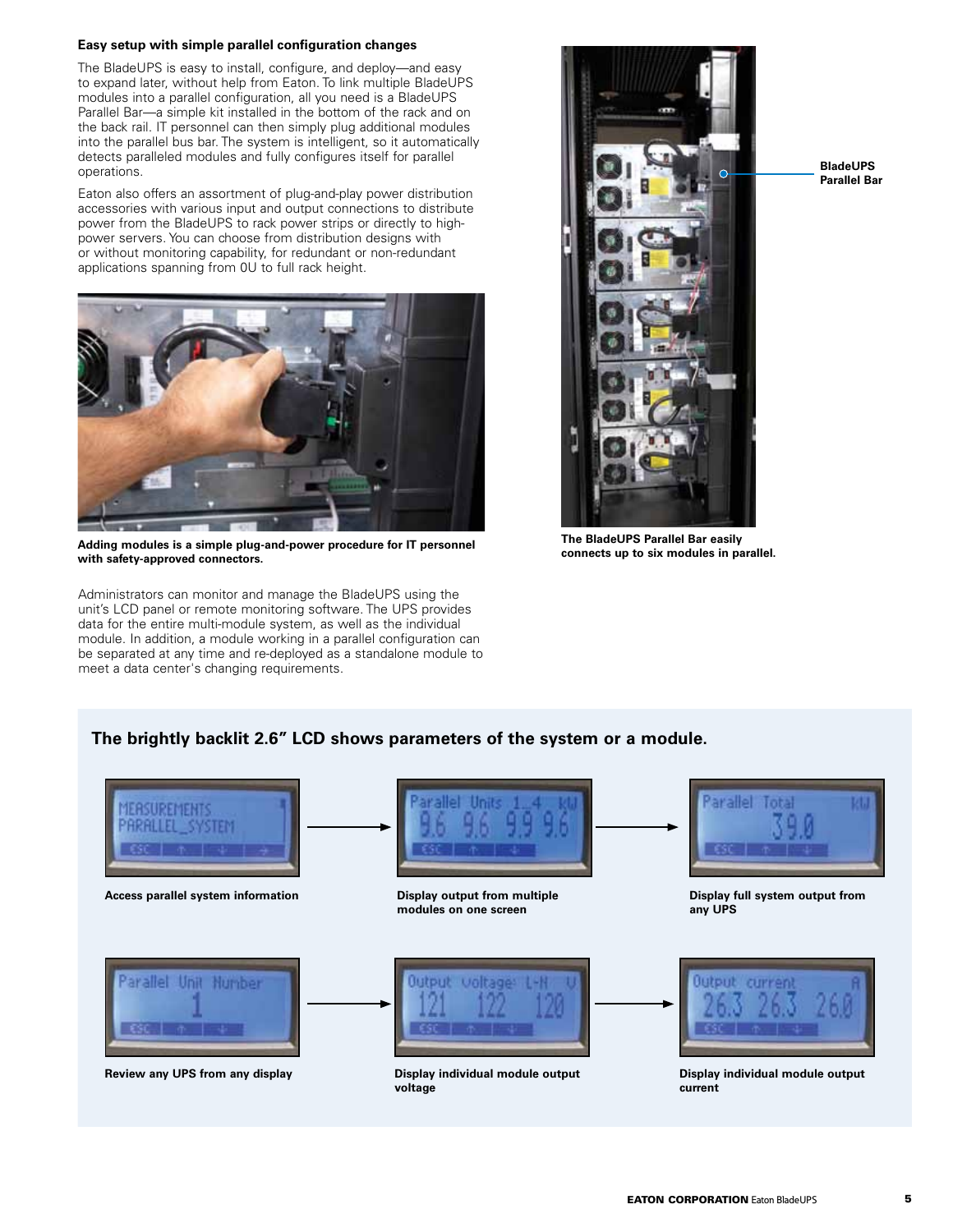## **Save space with high power density UPS**

The BladeUPS offers the smallest footprint of any UPS in its class, as well as double the power density of any other UPS on the market. This compact design leaves more space for IT equipment in the rack and data center.





### **Expedite deployment with flexible installation options**

The BladeUPS can be deployed in a variety of system architectures **Competitor A: 60 kW N+1 modular** to support the specific requirements of your computer room or data<br>canter and to support the desired laugh of redundancy (Tian) through center, and to support the desired level of redundancy (Tier I through the other than the other square *feet* is  $\frac{1}{2}$ . center, and to support the desired level of redundancy (Tier I throl<br>Tier IV, as defined by the Uptime Institute). Data center managers can tailor power protection to adapt to changing needs, often without the need for an electrician or service technician.

**Hybrid power protection.** Stronger redundancy of power protection for equipment racks containing critical IT equipment.

- For dual-corded loads with one source on a central UPS and the other on utility power, you can back up selected loads with a local BladeUPS, deployed in a distributed or zone fashion.
- For dual- or single-corded loads on a central UPS, you can back up selected loads with a local BladeUPS (distributed or zone) in series with the central UPS. This configuration provides maximum reliability close to critical loads, with minimal heat dissipation and maximum efficiency.

#### **System architecture with the BladeUPS**

## Centralized power protection for small computer rooms.

Start with one 12 kW module and expand to 60 kW with **manual maintenance bypass** N+1 redundancy in a single 19-inch rack enclosure.

#### **Zone power protection for mid-sized computer rooms.**

**zone power protection for mid-sized computer room**<br>Deploy 60 kW (N+1) in a 19-inch rack to protect a row of IT equipment racks. *f a***<sub>1</sub> <b>***a*<sub>1</sub> *a*<sub>1</sub> *a*<sub>1</sub> *a*<sub>1</sub> *a*<sub>1</sub> *a*<sub>1</sub> *a*<sub>1</sub> *a*<sub>1</sub>



**Distributed power protection.** Distribute 12 kW modules to protect one to three racks — thereby achieving zero footprint power protection.

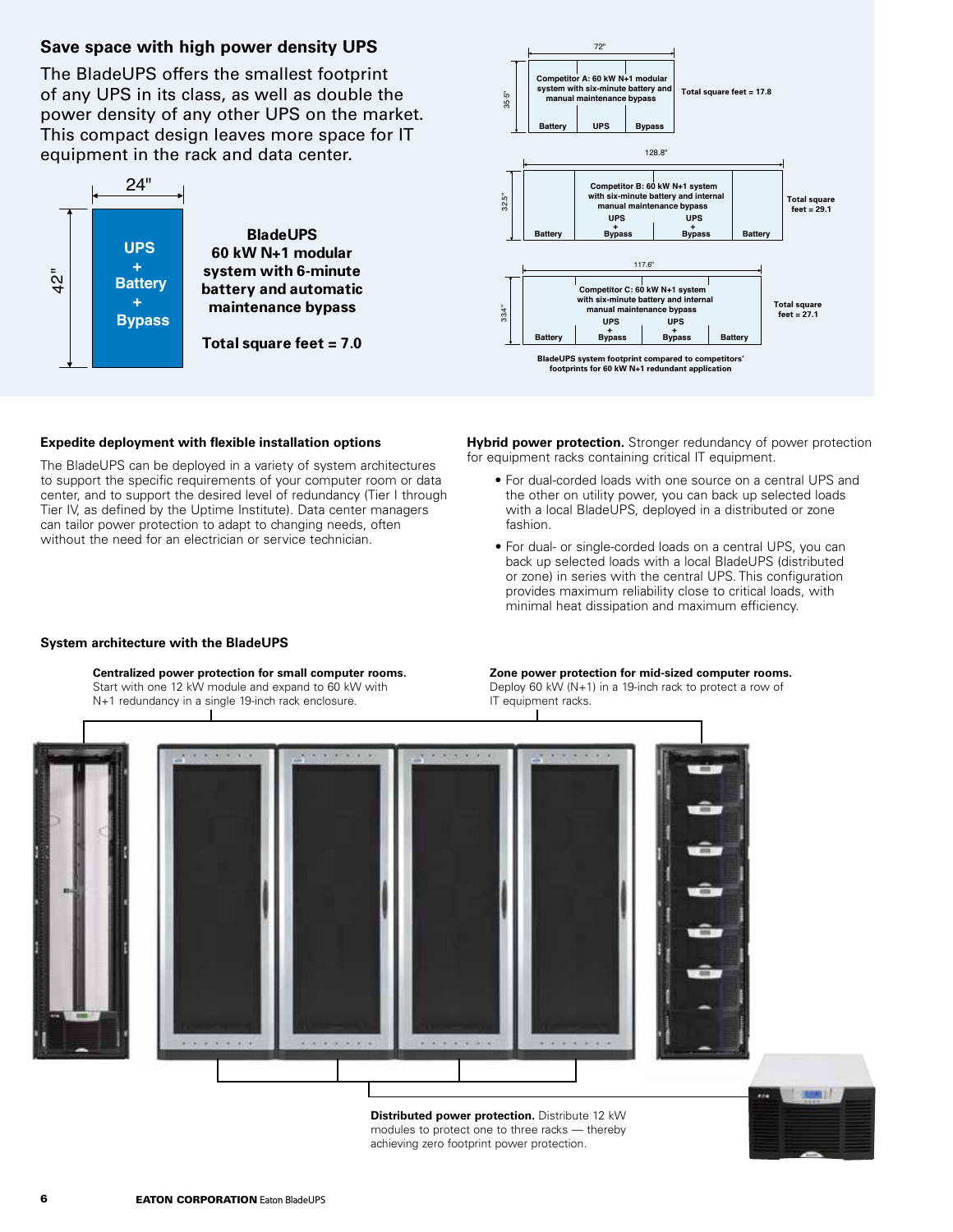## Eaton BladeUPS pre-assembled system

Take advantage of Eaton's turnkey solution with the BladeUPS pre-assembled system. Order depending on your power requirements, pre-assembled systems with one to six BladeUPS units installed, providing the right level of power protection today while looking ahead to future growth. The top-entry models are ideal for data center environments that don't have a raised floor and a flexible option is available to facilitate data center moves, additions or changes. Bottom entry models are also available.

Each pre-assembled system is factory installed, tested and placed in the new Eaton S-Series rack (42U). Eaton fully assembles the system, complete with communications cards and system wiring validation, prior to shipping, and it's delivered on a single, shockabsorbent pallet.

Please note that extended battery modules and other BladeUPS accessories for these systems must be ordered separately.

## **Cost savings**

BladeUPS pre-assembled systems are more affordable than ordering the standard system components and onsite installation service separately; you'll save 7 percent on the overall cost of the product by purchasing the pre-assembled unit. Even more, since it's shipped on a single pallet, you can save up to 20 percent on shipping costs!

## **Easy installation**

Each pre-assembled system comes with all the UPS modules and communication cards already installed. For BladeUPS systems with five and six modules, the internal batteries are shipped uninstalled for better weight distribution.

You simply unwrap the rack and easily roll it off of the pallet via a specially designed ramp that's packaged with the unit. Once the rack is set in place, all you have to do is bring electricity to the unit and initiate the startup.



**BladeUPS pre-assembled system on shock-absorbent pallet with specially-designed ramp.**

## **S-Series Rack**

Eaton S-Series Racks are scalable and feature a fully welded steel frame. A wide range of horizontal and vertical cable management options enhance cabinet-to-cabinet and top-to-bottom cable routing. Split rear doors provide easier access and maneuverability in data center environments and a broad range of rack accessories, as well as power distribution, management and protection products, provide a proven platform you can depend on to support your critical IT operations. Interact with the S-Series Rack at **Eaton.com/S-Series.**



**Fully welded frame allows unobstructed access along the sides, eliminating cumbersome pass-through holes.**

**Key technology features**



**Open base offers unsurpassed access of cables through the bottom of the enclosure.**



**Enclosed, integrated trough allows for overhead cable distribution.**

## • Factory pre-tested system accelerates installation and minimizes on-site testing requirements • Save up to 20 percent in shipping costs

- Top and bottom entry models available
- Modularity and scalability allow the system to be easily moved
- Installed in new Eaton S-Series rack
- • Quick and easy installation process

## **Shipping features**

- Shock-absorbent pallet
- Specially-designed ramp included for easy on-site product placement
- Extra space on pallet for internal batteries to provide improved weight distribution for five- and six-module systems during shipping
- Shipped as one unit, resulting in lower cost and easier installation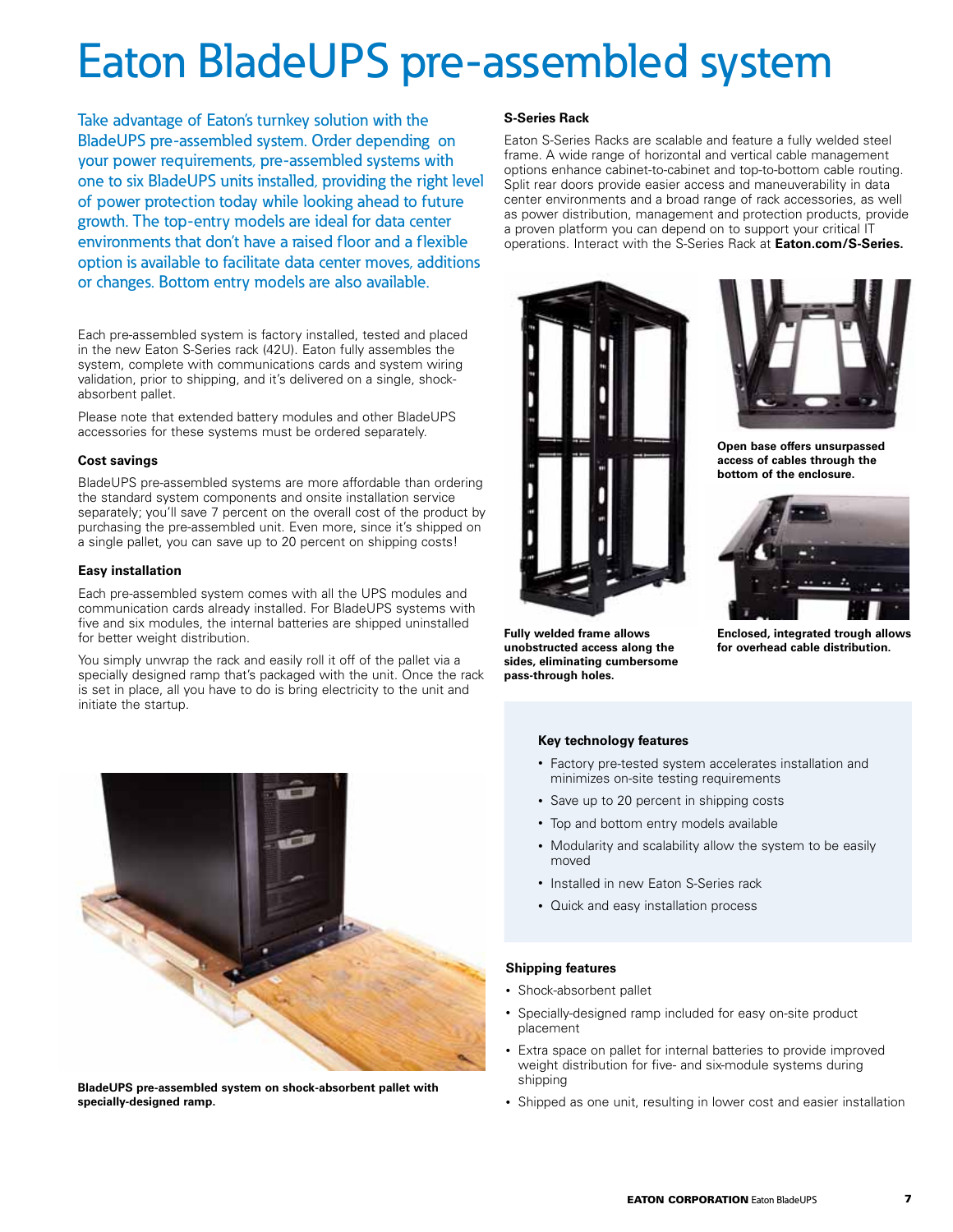## **BladeUPS pre-assembled system - bottom entry (12 kW to 60 kW N+1)**

| <b>Part Number</b> | Model                                                          | <b>Part Number</b>                          | Model                                                      |
|--------------------|----------------------------------------------------------------|---------------------------------------------|------------------------------------------------------------|
| ZP21110XXXXX000    | 12 kW, 208V                                                    | ZP23110XXXXX000                             | 12 kW, 208V                                                |
| ZP21111XXXXX000    | 12 kW, 208V, with (1) Web/SNMP card                            | ZP23111XXXXX000                             | 12 kW, 208V, with (1) Web/SNMP card                        |
| ZP21115XXXXX000    | 12 kW, 208V with (1) Power Xpert SNMP/ModBus card              | ZP23115XXXXX000                             | 12 kW, 208V with (1) Power Xpert SNMP/ModBus card          |
| ZP212100XXXX000    | 24 kW, 208V                                                    | ZP232100XXXX000                             | 24 kW, 208V                                                |
| ZP212110XXXX000    | 24 kW, 208V with (1) Web/SNMP card                             | ZP232110XXXX000                             | 24 kW, 208V with (1) Web/SNMP card                         |
| ZP212150XXXX000    | 24 kW, 208V with (1) Power Xpert SNMP/ModBus card              | ZP232150XXXX000                             | 24 kW, 208V with (1) Power Xpert SNMP/ModBus card          |
| ZP2131000XXX000    | 36 kW, 208V                                                    | ZP2331000XXX000                             | 36 kW, 208V                                                |
| ZP2131100XXX000    | 36 kW, 208V with (1) Web/SNMP card                             | ZP2331100XXX000                             | 36 kW, 208V with (1) Web/SNMP card                         |
| ZP2131500XXX000    | 36 kW, 208V with (1) Power Xpert SNMP/ModBus card              | ZP2331500XXX000                             | 36 kW, 208V with (1) Power Xpert SNMP/ModBus card          |
| ZP21410000XX000    | 48 kW, 208V                                                    | ZP23410000XX000                             | 48 kW, 208V                                                |
| ZP21411000XX000    | 48 kW, 208V with (1) Web/SNMP card                             | ZP23411000XX000                             | 48 kW, 208V with (1) Web/SNMP card                         |
| ZP21415000XX000    | 48 kW, 208V with (1) Power Xpert SNMP/ModBus card              | ZP23415000XX000                             | 48 kW, 208V with (1) Power Xpert SNMP/ModBus card          |
| ZP215100000X000    | 60 kW, 208V                                                    |                                             | BladeUPS pre-assembled system - top entry (12 kW to 48 kW) |
| ZP215110000X000    | 60 kW, 208V with (1) Web/SNMP card                             | ZP24110XXXXX000                             | 12 kW, 208V                                                |
| ZP215150000X000    | 60 kW, 208V with (1) Power Xpert SNMP/ModBus card              | ZP24111XXXXX000                             | 12 kW, 208V, with (1) Web/SNMP card                        |
| ZP2161000000000    | 60 kW N+1, 208V                                                | ZP24115XXXXX000                             | 12 kW, 208V, with (1) Power Xpert SNMP/ModBus card         |
| ZP2161100000000    | 60 kW N+1, 208V with (1) Web/SNMP card                         | ZP242100XXXX000                             | 24 kW, 208V                                                |
| ZP2161500000000    | 60 kW N+1, 208V with (1) Power Xpert SNMP/ModBus card          | ZP242110XXXX000                             | 24 kW, 208V, with (1) Web/SNMP card                        |
|                    | BladeUPS pre-assembled system - top entry (12 kW to 60 kW N+1) | ZP242150XXXX000                             | 24 kW, 208V, with (1) Power Xpert SNMP/ModBus card         |
| ZP22110XXXXX000    | 12 kW, 208V                                                    | ZP2431000XXX000                             | 36 kW, 208V                                                |
| ZP22111XXXXX000    | 12 kW, 208V, with (1) Web/SNMP card                            | ZP2431100XXX000                             | 36 kW, 208V, with (1) Web/SNMP card                        |
| ZP22115XXXXX000    | 12 kW, 208V, with (1) Power Xpert SNMP/ModBus card             | ZP2431500XXX000                             | 36 kW, 208V, with (1) Power Xpert SNMP/ModBus card         |
| ZP222100XXXX000    | 24 kW, 208V                                                    | ZP24410000XX000                             | 48 kW, 208V                                                |
| ZP222110XXXX000    | 24 kW, 208V, with (1) Web/SNMP card                            | ZP24411000XX000                             | 48 kW, 208V, with (1) Web/SNMP card                        |
| ZP222150XXXX000    | 24 kW, 208V, with (1) Power Xpert SNMP/ModBus card             | ZP24415000XX000                             | 48 kW, 208V, with (1) Power Xpert SNMP/ModBus card         |
| ZP2231000XXX000    | 36 kW, 208V                                                    |                                             |                                                            |
| ZP2231100XXX000    | 36 kW, 208V, with (1) Web/SNMP card                            |                                             |                                                            |
| ZP2231500XXX000    | 36 kW, 208V, with (1) Power Xpert SNMP/ModBus card             |                                             |                                                            |
| ZP22410000XX000    | 48 kW, 208V                                                    |                                             |                                                            |
| ZP22411000XX000    | 48 kW, 208V, with (1) Web/SNMP card                            |                                             |                                                            |
| ZP22415000XX000    | 48 kW, 208V, with (1) Power Xpert SNMP/ModBus card             |                                             |                                                            |
| ZP225100000X000    | 60 kW, 208V                                                    | <b>Dimensions</b><br><b>Unit Dimensions</b> |                                                            |
| ZP225110000X000    | 60 kW, 208V, with (1) Web/SNMP card                            | (H x W x D, in)                             | $(H \times W \times D, mm)$                                |
| ZP225150000X000    | 60 kW, 208V, with (1) Power Xpert SNMP/ModBus card             | 81.0 x 24.0 x 42.0                          | 2057.4 x 609.6 x 1066.8                                    |
| ZP2261000000000    | 60 kW N+1, 208V                                                | <b>Shipping Dimensions</b>                  |                                                            |
| ZP2261100000000    | 60 kW N+1, 208V, with (1) Web/SNMP card                        | $(H \times W \times D, in)$                 | $(H \times W \times D, mm)$                                |
| ZP2261500000000    | 60 kW N+1, 208V, with (1) Power Xpert SNMP/ModBus card         | 86.5 x 32.0 x 77.0                          | 2197.1 x 812.8 x 1955.8                                    |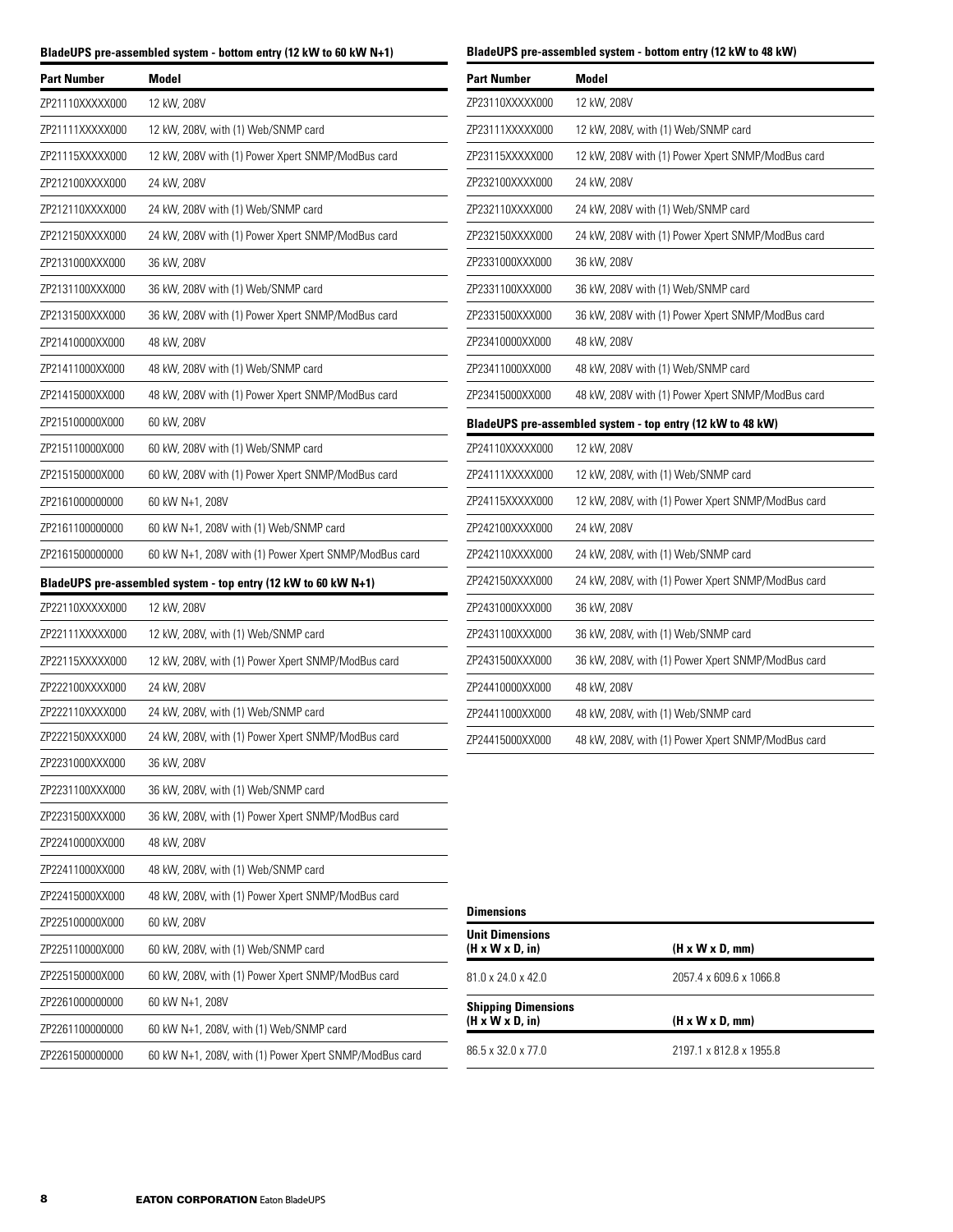## Power management software

Eaton's BladeUPS configurable and pre-assembled systems seamlessly integrate into the major virtualization platforms, offering up to 10 free power nodes and allowing you to view your entire data center on a single dashboard.

## **Intelligent Power Software Suite**

With Intelligent Power® Manager supervisory software, you get a global view across the network from any PC with an Internet browser. Exceptionally versatile, the software is compatible with power devices supporting a network interface, including other manufacturers' UPSs, environmental sensors, ePDUs, shutdown applications and more.

In the event of an extended power outage, Eaton's free NetWatch software works in conjunction with the ConnectUPS X-Slot® Web/SNMP card to allow you to gracefully and sequentially shut down connected devices, including virtual machines. NetWatch is compatible with ESXi and vSphere from VMware.





**Intelligent Power Manager plugs into VMware's vCenter dashboard.**

## **Power Xpert software**

Using Power Xpert® software, you can also monitor the status of multiple UPSs and ancillary devices to accurately diagnose past events and predict future conditions.



**Power Xpert software seamlessly handles Eaton's communications equipment in a graphical manner without additional serial interfaces, protocols or customization.**

## **Forseer software**

FORESEER® software analyzes thousands of data points to proactively manage key equipment throughout an enterprisewide infrastructure. This system interfaces with an extensive collection of devices from most major manufacturers of power and environmental equipment, as well as subsystems for fire detection and suppression, security, fuel handling and building controls.

Software and connectivity options provide a unified window into the state of IT and facilities systems. With this level of visibility, you can transform the power system into a powerful strategic asset.



**A configurable user interface displays critical data center information with FORESEER software.**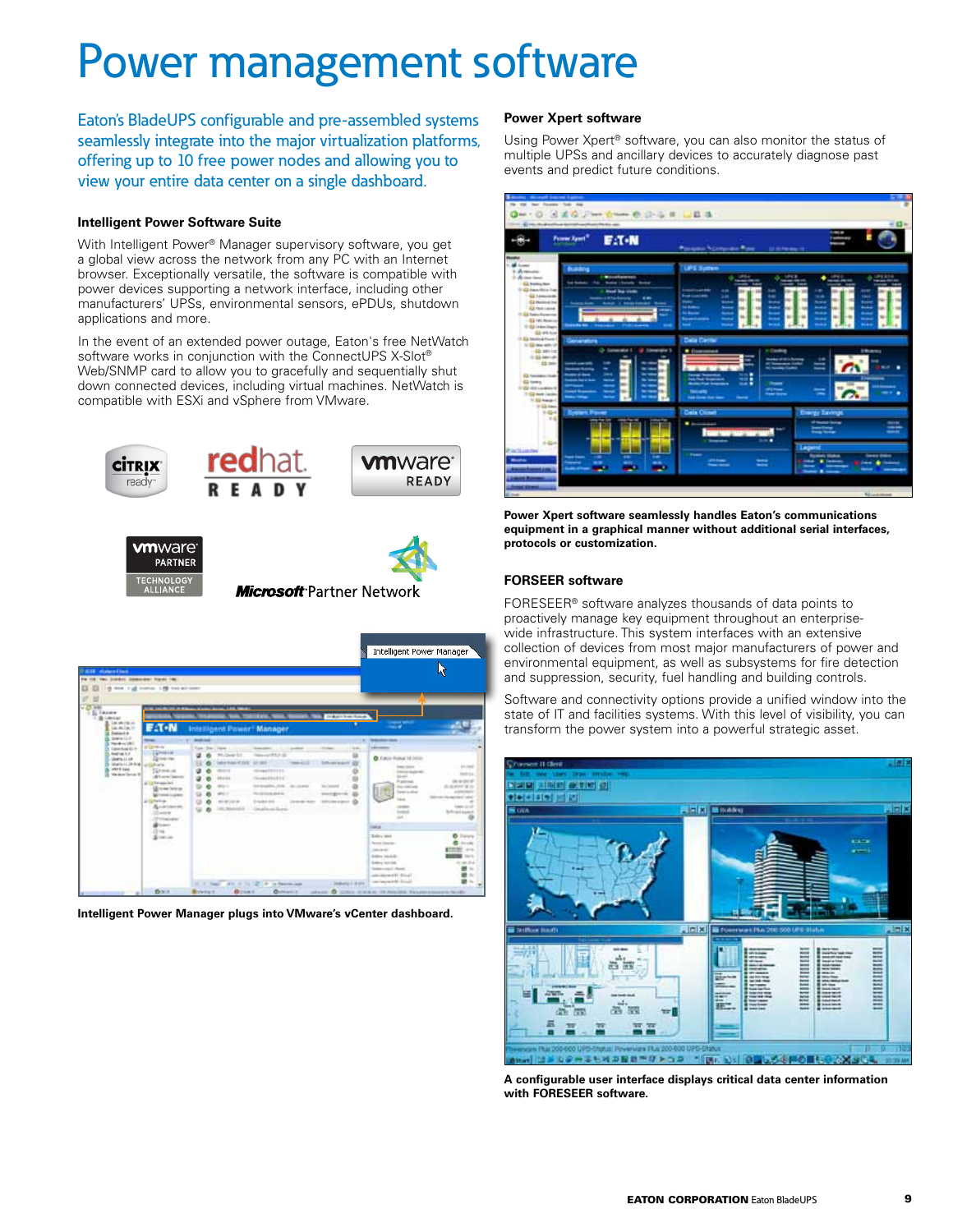# Count on reliable performance and uptime

Recognizing the mission-critical nature of data center operations, the BladeUPS has been designed for premium reliability and continuous operation. The rackmount BladeUPS incorporates leading technologies that Eaton developed for its largest UPSs, such as:

**Robust paralleling.** With Eaton's patented Powerware Hot Sync technology, UPS modules work in peer-to-peer fashion when configured in a parallel system. Most other paralleling systems on the market use a single central main controller with a backup controller. If the main controller fails, the system must recognize this and transfer control to the backup control, or the entire system fails. With Eaton's patented approach, each UPS module operates independently, yet is completely synchronized with the others. There is no change in control, therefore no single point of failure.

**Intelligent maintenance bypass switch.** The internal switch inside the UPS chassis automatically activates bypass mode whenever a power module is removed. This feature ensures that power to protected loads is not accidentally interrupted by human error. (If the UPS is in a parallel environment with N+1 redundancy, removing an electronics module only causes that particular UPS module to go offline while the protected equipment is supported by other modules in the configuration).

**Static bypass switch.** All BladeUPS modules have their own static switch for normal operations and for internal bypass in case of a high overload condition, output load fault or internal failure.

**Hot-swappable electronics and battery modules.** Replacing batteries or electronics modules can be done in minutes without interrupting power to IT equipment. This hot-swap capability helps reduce mean time to repair (MTTR) and dramatically improves the availability of the protected IT equipment.



**IT staff can easily replace battery modules.**

## **Eaton's advanced battery management technique.**

ABM technology significantly extends battery service life with a unique three-stage charging technique. The UPS automatically tests battery health and provides advance notification when preventive maintenance is needed, allowing ample time to hot-swap batteries without ever having to shut down connected equipment.



**Eaton's ABM technology significantly increases battery service life.**

## **Flexibly distribute power to racks**

With Eaton's rack power module (RPM)

Partner the BladeUPS with an RPM to create a highly flexible, adaptable power delivery architecture at the rack level. The RPM delivers up to 36 kW of power in an organized manner to loads of various voltages, power cords and layouts.

The 3U RPM can be deployed in the same rack with the UPS and IT equipment; there's no need for a dedicated infrastructure rack. The resulting architecture has fewer cables to manage, fewer distribution points to monitor and greater flexibility for IT personnel to make changes without an electrician.

Consider a Tier II data center with 42 racks at 5 kW per rack: the BladeUPS with RPM can meet power requirements with half the number of racks, 60 percent less rack space, 45 percent less cabling and 41 percent less square footage than other vendors' power distribution products that require dedicated racks. These advantages make the BladeUPS with RPM ideal for distributed protection in small to mid-sized data centers, or to add zone protection in large data centers that have centralized UPSs.



**Eaton RPM**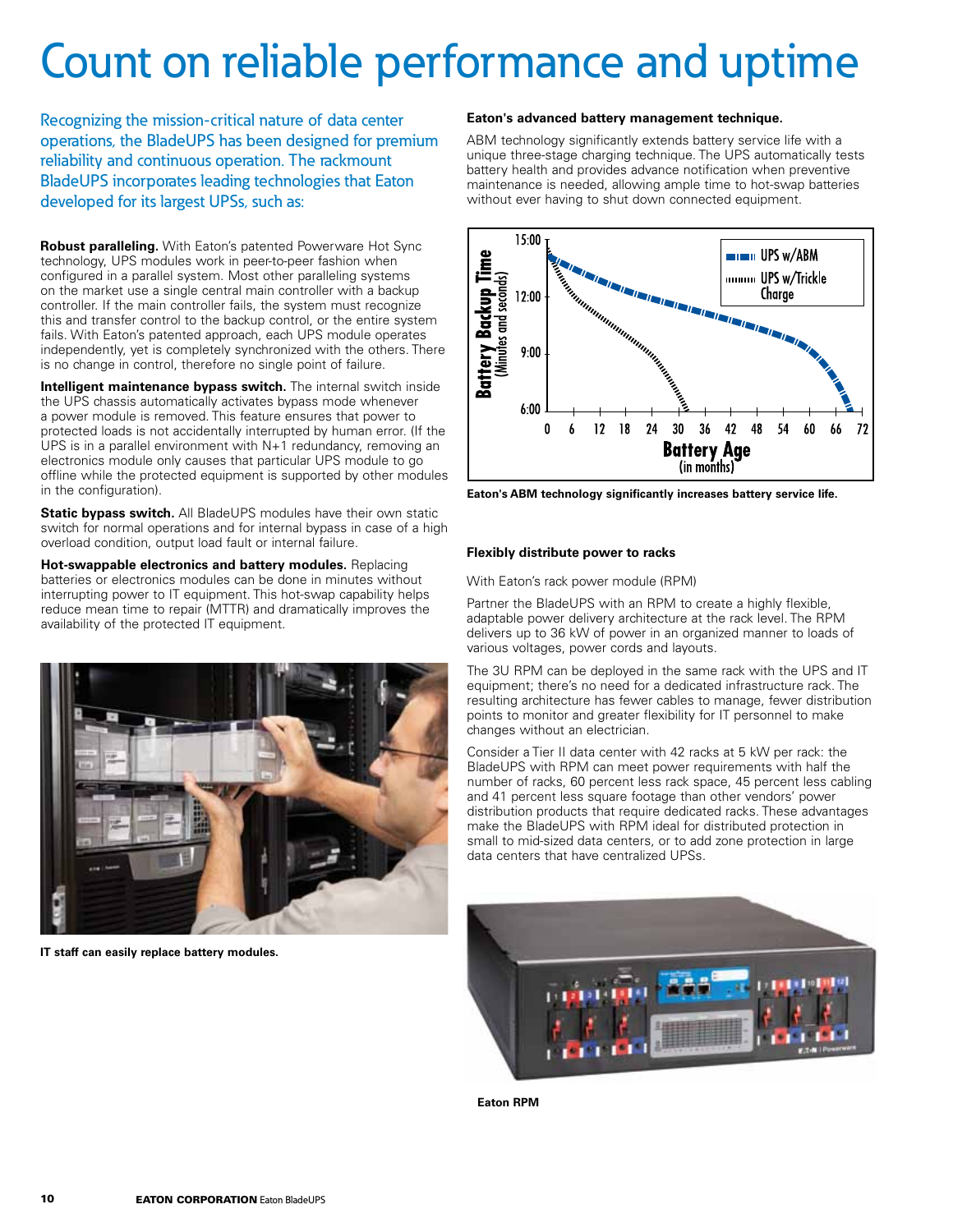## **Simplify UPS installation and maintenance**

The BladeUPS is easy to install, configure and deploy. All BladeUPS modules (UPS and battery) come with rackmount kits for easy installation in standard equipment racks. In-house IT staff can install and service this UPS themselves. Adding parallel units for future expansion is a simple, plug-and-play procedure.

The BladeUPS battery trays are user-replaceable so that one person, working alone, can replace the battery without disrupting data center operations or power to protected equipment.

Most IT teams are confident managing the BladeUPS without outside help because of its simplicity. However, Eaton is ready to provide support with its world-class service organization of customer service technicians who deliver 24x7 support including on-site corrective and preventive maintenance, battery solutions, service training, integration services and spare parts.

The BladeUPS is also compatible with Eaton's eNotify Remote Monitoring system, which features 24x7 real-time monitoring of 100+ UPS and battery alarms, with Eaton's staff of technical experts able to respond immediately and resolve many issues remotely. eNotify delivers monthly email reports that detail UPS performance and alarm history. Visit **Eaton.com/enotify** for more information.

## **Flexible runtime options**

Each BladeUPS can be configured with its own external battery backup. The BladeUPS design eliminates this single point of failure. Competitive, modular systems use a centralized battery bank with a shared connection point that presents a potential single point of failure.



**IT staff can easily install electronics modules.**



**BladeUPS extended battery module**

|         | <b>Single Module</b> | <b>Internal Battery</b> | $+1$ EBM | + 2 EBMs | +3 EBMs | +4 EBMs |
|---------|----------------------|-------------------------|----------|----------|---------|---------|
| Load kW | Load %               |                         |          |          |         |         |
| 12      | 100%                 | 4.7                     | 9.5      | 17       | 27      | 34      |
| 11      | 92%                  | 5.4                     | 10.9     | 20       | 30      | 38      |
| 10      | 83%                  | 6.2                     | 13       | 22       | 33      | 42      |
|         | 75%                  | 7.3                     | 15       | 24       | 38      | 48      |
| 8       | 67%                  | 8.7                     | 18       | 28       | 43      | 55      |
|         | 58%                  | 10.7                    | 23       | 32       | 50      | 64      |
|         | 50%                  | 13.6                    | 27       | 42       | 60      | 76      |
| 5       | 42%                  | 18.5                    | 33       | 51       | 73      | 94      |
| 4       | 33%                  | 23                      | 42       | 66       | 94      | 120     |
|         | 25%                  | 30                      | 56       | 89       | 128     | 165     |
|         | 17%                  | 44                      | 85       | 137      | 199     | 258     |

### **BladeUPS typical battery runtime chart (in minutes)**

#### **BladeUPS typical battery runtime chart (Parallel UPS, in minutes)**

|                         | . .            |                 |     |                   |     |                    |     |                    |     |                    |               |        |                      |
|-------------------------|----------------|-----------------|-----|-------------------|-----|--------------------|-----|--------------------|-----|--------------------|---------------|--------|----------------------|
| <b>Number</b><br>of UPS | <b>Total</b>   | <b>Internal</b> |     | +1 EBM<br>per UPS |     | +2 EBMs<br>per UPS |     | +3 EBMs<br>per UPS |     | +4 EBMs<br>per UPS |               |        | kW per<br><b>UPS</b> |
| Models                  | <b>Load kW</b> | <b>Battery</b>  | Min | <b>EBMs</b>       | Min | <b>EBMs</b>        | Min | <b>EBMs</b>        | Min | <b>EBMs</b>        | Configuration | Load % | <b>Modules</b>       |
| 6                       | 60             | 6.2             | IJ  |                   | 22  | $1 \Omega$         | 33  | 18                 | 42  | 24                 | $N+1$         | 83%    | 10                   |
|                         | 48             | 6.7             |     |                   | 23  | 10                 | 35  | 15                 | 44  | 20                 | $N+1$         | 80%    | 9.6                  |
|                         | 36             | 7.3             | 15  |                   | 24  | 8                  | 38  | 12                 | 48  | 16                 | $N+1$         | 75%    | 9                    |
| ∩                       | 24             | 8.7             | 18  |                   | 28  | հ                  | 43  | a                  | 55  | 12                 | $N+1$         | 67%    |                      |
|                         | 17             | 14              | 27  |                   | 42  |                    | 60  | h                  | 76  | 8                  | $N_{+}$       | 50%    | $\sim$               |